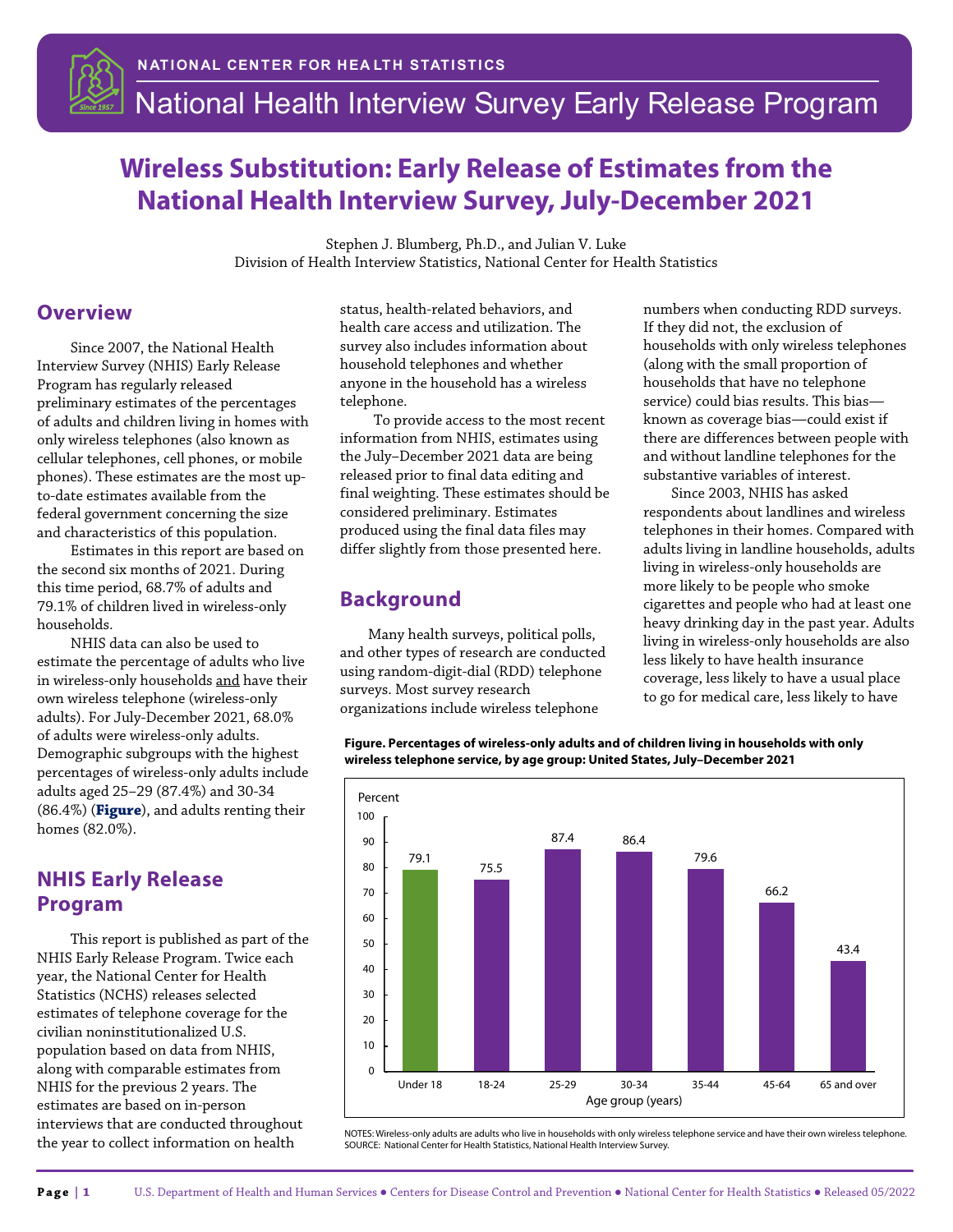received an influenza vaccination in the past year, and more likely to have experienced financial barriers to care. Previou[s Early Release Program reports](https://www.cdc.gov/nchs/nhis/erwirelesssubs.htm) based on data from 2003-2018 include additional details about these healthrelated differences between people with and without landline telephones.

Because of these differences, the potential for coverage bias remains a real threat to RDD health surveys that do not include sufficient representation of households with only wireless telephones. NCHS continues to publish estimates of the size and characteristics of this population so that survey research organizations can evaluate whether they have appropriately included this population in their telephone surveys.

#### **Methods**

NHIS randomly selects one "sample adult" aged 18 years or older and one "sample child" aged 17 years or younger (if any children live in the household) from each household following a brief initial interview that identifies everyone who usually lives or stays in the household. Information about the sample adult is collected from the sample adults themselves unless they are physically or mentally unable to do so, in which case a knowledgeable proxy can answer for the sample adult. Information about the sample child is collected from a parent or adult who is knowledgeable about and responsible for the health care of the sample child. This respondent may or may not also be the sample adult.

To determine whether the sample adult or child lived in a household with a landline telephone, the respondent was asked if there was "at least one phone inside your home that is currently working and is not a cell phone." To avoid possible confusion with cordless landline telephones, the word "wireless" was not used in the survey. This question was asked only once, in whichever interview (sample adult or sample child) came first.

Sample adults are also asked whether they "have a working cell phone," and if not, whether they "live with anyone who has a working cell phone." This approach permits the identification of adults living in wireless-only households (that is,

households without landlines within which at least one household member has a working cell phone) and of wireless-only adults (that is, adults who live in a wireless-only household and have their own cell phone). Respondents for sample children are only asked if the child lives "with anyone who has a working cell phone," and only if the wireless status of the household is not yet known from the sample adult interview.

An additional question is included for sample adults who have a cell phone and live in households with landline telephones. The sample adult is asked to consider "all the telephone calls that you answer" and to report whether "all or almost all [are] on your cell phones, some [are] on your cell phone and some on your home phone, or very few or none [are] on your cell phones." This question permits the identification of "wireless-mostly" adults—defined as adults with both landline and cellular telephones who answer all or almost all calls on cell phones. Landline-mostly adults and dualusers can be similarly identified.

NHIS uses sampling weights to produce representative national estimates. The base weight is equal to the inverse of the probability of selection of the sample address. These weights are adjusted for household and person-level nonresponse using multilevel models predictive of response propensity. Nonresponse-adjusted weights are further calibrated to U.S. Census Bureau population projections and American Community Survey (ACS) one-year estimates for age, sex, race and ethnicity, educational attainment, housing tenure, Census division, and Metropolitan Statistical Area status.

Point estimates and 95% confidence intervals were calculated using SUDAAN software (RTI International, Research Triangle Park, NC) to account for the complex sample design of NHIS. All estimates shown meet the NCHS standards of reliability as specified in *[National Center for Health Statistics Data](https://www.cdc.gov/nchs/data/series/sr_02/sr02_175.pdf)  [Presentation Standards for Proportions](https://www.cdc.gov/nchs/data/series/sr_02/sr02_175.pdf)*.

Differences between percentages were evaluated using two-sided significance tests at the 0.05 level. All differences discussed are statistically significant unless otherwise noted. Lack of comment regarding the difference

between any two estimates does not necessarily mean that the difference was tested and found to be not significant. Because of small sample sizes, estimates based on less than 1 year of data may have large confidence intervals, and caution should be used in interpreting such estimates.

## **Impact of the COVID-19 Pandemic**

Additional caution is warranted when interpreting telephone status estimates from 2020. Due to the COVID-19 pandemic, NHIS data collection switched to a telephone-only mode beginning on March 19, 2020. Personal visits to households resumed in selected areas in July 2020 and in all areas of the country in September 2020. However, contact with households was still attempted by telephone first, and a majority of interviews were completed by telephone. Additionally, starting in August and continuing through the end of December, a subsample of adult respondents who completed an NHIS interview in 2019 were recontacted by telephone and asked to participate again, completing the 2020 NHIS questionnaire. Estimates for 2020 in **[Table 1](#page-3-0)** are based on data from both samples.

Survey weights were adjusted to account for changes in respondent characteristics due to these changes in the 2020 data collection. A[n evaluation of](https://ftp.cdc.gov/pub/Health_Statistics/NCHS/Dataset_Documentation/NHIS/2020/nonresponse-report-508.pdf)  [nonresponse bias following survey](https://ftp.cdc.gov/pub/Health_Statistics/NCHS/Dataset_Documentation/NHIS/2020/nonresponse-report-508.pdf)  [weighting](https://ftp.cdc.gov/pub/Health_Statistics/NCHS/Dataset_Documentation/NHIS/2020/nonresponse-report-508.pdf) is available online. It revealed that the weighted 2020 sample underrepresented adults living alone and adults with family income below the federal poverty level. The sample also underrepresented wireless-only adults, whereas adults living in households with both landline and wireless telephones were overrepresented. Moreover, phoneless households (those with neither wireless nor landline telephones) generally could not be interviewed in Quarter 2, 2020 or as part of the reinterviewed sample. For these reasons, caution should be used in interpreting differences observed in estimates between 2020 and other time periods, particularly for estimates of people living in phoneless households.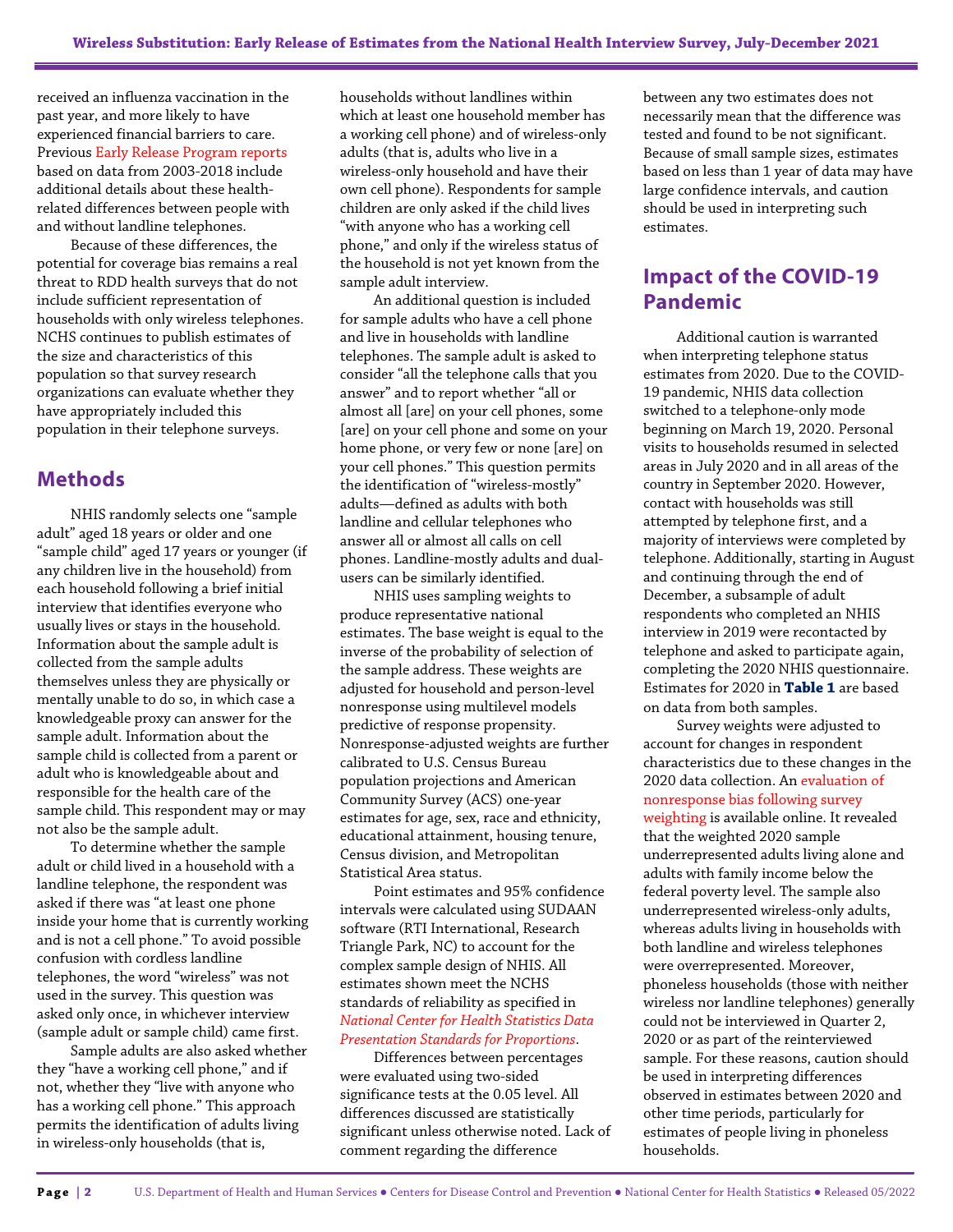The "telephone first" data collection approach that began in July 2020 ended in April 2021, yet a majority of completed NHIS interviews in 2021 were still conducted by telephone rather than inperson. Preliminary analyses of weighted estimates suggest that biases observed in 2020 did not persist in 2021.

# **Household Telephone Status**

From July through December 2021, information on household telephone status was obtained for 14,629 civilian adults aged 18 and over and 4,211 children under age 18. In the second six months of 2021, 68.7% of adults (about 174 million) and 79.1% of children (over 57 million) lived in households that did not have a landline telephone but did have at least one wireless telephone (**[Table 1](#page-3-0)**).

The percentages of adults and children living in wireless-only households have been generally increasing since 2003. Consistent with that trend, there was also a statistically significant increase (2.9 percentage points) in the past 12 months—that is, from the second 6 months of 2020 to the second 6 months of 2021—in the percentages of adults living in wireless-only households. Across that same time period, a statistically significant increase (3.6 percentage points) was also observed for children.

## **Wireless-only Adults**

Two-thirds of adults were wirelessonly (68.0%, 172 million); that is, they personally had a wireless telephone and lived in a household that did not have a landline. The percentage of adults who were wireless-only is shown, by selected demographic characteristics, in **[Table 2](#page-4-0)**. Confidence intervals for these percentages are shown in **[Table 3](#page-6-0)**. For July–December 2021:

 More than four in five adults aged 25–29 (87.4%) and aged 30-34 (86.4%) were wireless-only (**[Figure](#page-0-0)**). The percentage of adults who were wireless-only decreased as age increased beyond 35 years: 79.6% for those 35–44; 66.2% for those 45–64; and 43.4% for those 65 and over.

- **•** Hispanic adults (79.1%) were more likely than non-Hispanic White (65.6%), non-Hispanic Black (65.0%), or non-Hispanic Asian (67.2%) adults to be wireless-only.
- Men (69.1%) were more likely than women (66.9%) to be wireless-only.
- Adults with family incomes below the federal poverty threshold (76.2%) were more likely than adults with family incomes of 100% to less than 200% of the federal poverty threshold (71.0%) and adults with higher family incomes (67.3%) to be wireless-only.
- Adults living in the Midwest (69.9%), South (72.5%), and West (69.6%) were more likely than those living in the Northeast (53.6%) to be wirelessonly.
- Four in five adults living in rented homes (82.0%) were wireless-only. This percentage is higher than the percentage for adults living in homes owned by a household member (61.5%).

**[Table 2](#page-4-0)** also includes estimates of the percentage of adults who were wirelessmostly, landline-mostly, dual users, landline-only, and phoneless, by selected demographic characteristics. Confidence intervals for these percentages are shown in **[Table 3](#page-6-0)**.

## **Other NHIS Early Release Program Products**

This report is published as part of the NHIS Early Release Program. Earlier reports on wireless substitution are at [https://www.cdc.gov/nchs/nhis/erwireless](https://www.cdc.gov/nchs/nhis/erwirelesssubs.htm) [subs.htm.](https://www.cdc.gov/nchs/nhis/erwirelesssubs.htm)

The prevalence of adults and children living in wireless-only households varies across states. For more information about prevalence estimates at the state level, see

 NCHS. Modeled estimates (with standard errors) of the percent distributions of personal telephone status for adults aged 18 and over and household telephone status for

children under 18, by state: United States, 2019. August 2021. Available from:

[https://www.cdc.gov/nchs/data/nhis/](https://www.cdc.gov/nchs/data/nhis/earlyrelease/Wireless_state_202108-508.pdf) [earlyrelease/Wireless\\_state\\_202108-](https://www.cdc.gov/nchs/data/nhis/earlyrelease/Wireless_state_202108-508.pdf) [508.pdf.](https://www.cdc.gov/nchs/data/nhis/earlyrelease/Wireless_state_202108-508.pdf) 

In addition to these products, preliminary microdata files containing selected NHIS variables are produced as part of the Early Release Program. The telephone service use variables presented in this report are included in those microdata files. Analysts can access these files through the NCHS Research Data Centers [\(https://www.cdc.gov/rdc/\)](https://www.cdc.gov/rdc/) without having to wait for the final annual NHIS microdata files to be released.

For more information about NHIS and the NHIS Early Release Program, or to find other Early Release Program products, see

- NHIS home page at [https://www.cdc.gov/nchs/nhis.htm.](https://www.cdc.gov/nchs/nhis.htm)
- Early Release Program home page at [https://www.cdc.gov/nchs/nhis/relea](https://www.cdc.gov/nchs/nhis/releases.htm) [ses.htm.](https://www.cdc.gov/nchs/nhis/releases.htm)

## **Suggested Citation**

Blumberg SJ, Luke JV. Wireless substitution: Early release of estimates from the National Health Interview Survey, July-December 2021. National Center for Health Statistics. May 2022. DOI: [https://doi.org/10.15620/cdc:116630.](https://doi.org/10.15620/cdc:116630)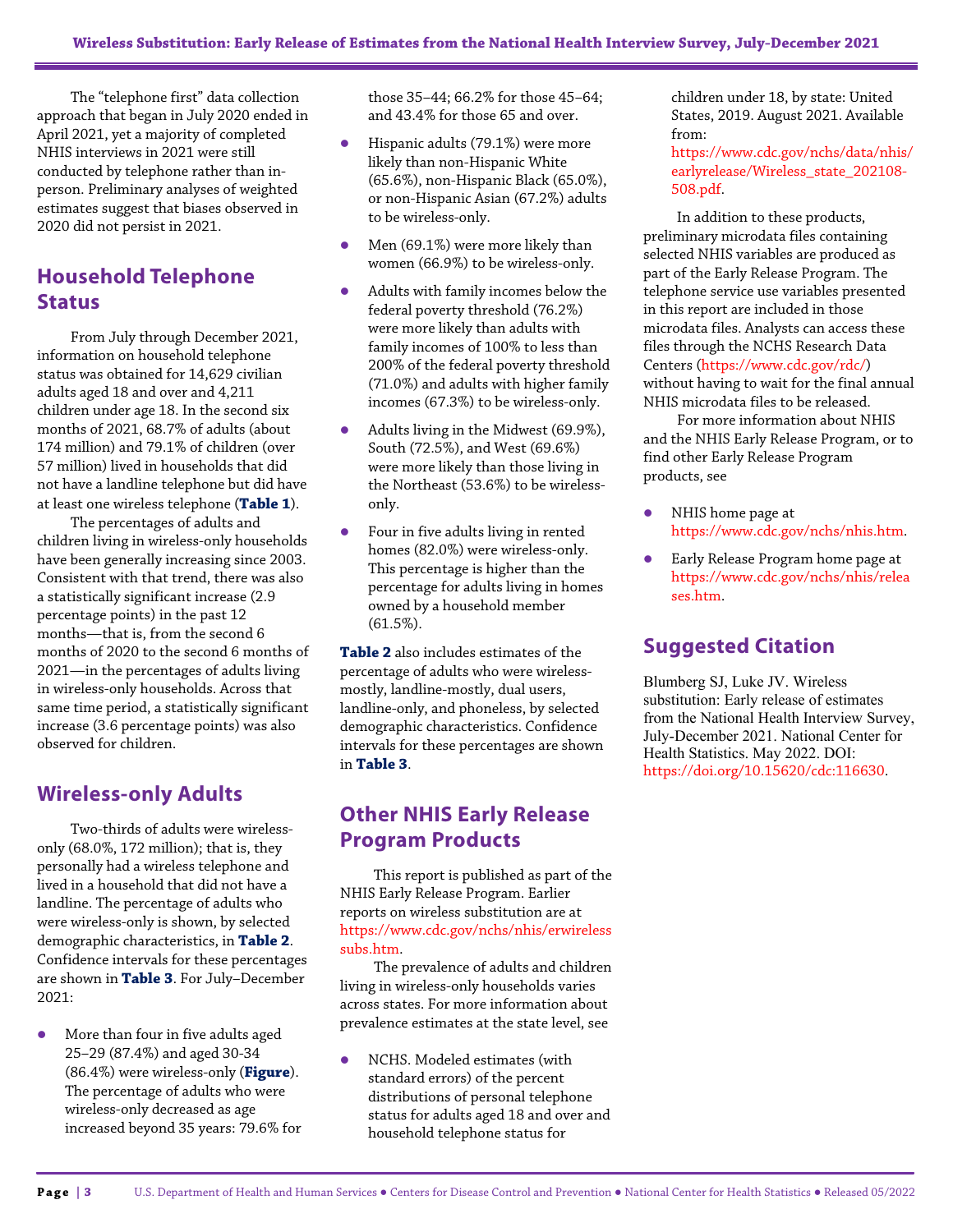| Date of interview               | Number of people<br>(unweighted) | Wireless-only<br>household | Landline with<br>wireless | Landline-only<br>household <sup>1</sup> | Phoneless     | Landline with<br>unknown wireless | Wireless with<br>unknown landline | Total    |
|---------------------------------|----------------------------------|----------------------------|---------------------------|-----------------------------------------|---------------|-----------------------------------|-----------------------------------|----------|
| Adults                          |                                  |                            |                           |                                         |               |                                   |                                   |          |
| July-December 2019 <sup>2</sup> | 14,725                           | 61.3                       | 35.2                      | 2.4                                     | 1.1           | 0.0                               | 0.1                               | 100.0    |
| 95% confidence interval         | $\cdots$                         | 59.66-62.85                | 33.71-36.62               | 2.05-2.69                               | $0.86 - 1.28$ | $0.01 - 0.10$                     | $0.06 - 0.31$                     | $\cdots$ |
| January–June 2020 <sup>3</sup>  | 13,602                           | 62.5                       | 34.3                      | 2.3                                     | 0.7           | 0.1                               | 0.1                               | 100.0    |
| 95% confidence interval         | $\cdots$                         | 61.21-63.78                | 33.03-35.54               | $2.01 - 2.62$                           | $0.54 - 0.96$ | $0.03 - 0.28$                     | $0.04 - 0.25$                     | $\cdots$ |
| July-December 2020 <sup>3</sup> | 17,028                           | 65.8                       | 31.9                      | 1.8                                     | 0.4           | 0.1                               | 0.1                               | 100.0    |
| 95% confidence interval         | $\cdots$                         | 64.69-66.81                | 30.88-32.95               | 1.60-2.08                               | $0.28 - 0.52$ | $0.03 - 0.12$                     | $0.04 - 0.14$                     | $\cdots$ |
| January-June 2021               | 13,901                           | 68.0                       | 29.3                      | 1.9                                     | 0.5           | 0.0                               | 0.1                               | 100.0    |
| 95% confidence interval         | $\cdots$                         | 66.70-69.34                | 28.04-30.66               | 1.66-2.23                               | $0.44 - 0.69$ | $0.01 - 0.05$                     | $0.09 - 0.22$                     | $\cdots$ |
| July-December 2021              | 14,629                           | 68.7                       | 28.9                      | 1.7                                     | 0.6           | 0.0                               | 0.1                               | 100.0    |
| 95% confidence interval         | $\cdots$                         | 67.54-69.81                | 27.82-29.97               | 1.48-2.00                               | $0.47 - 0.75$ | $0.00 - 0.05$                     | $0.05 - 0.16$                     | $\cdots$ |
| Children                        |                                  |                            |                           |                                         |               |                                   |                                   |          |
| July-December 2019 <sup>2</sup> | 4,375                            | 70.3                       | 27.7                      | 0.6                                     | 1.3           |                                   | 0.1                               | 100.0    |
| 95% confidence interval         | $\cdots$                         | 68.10-72.37                | 25.76-29.64               | $0.31 - 1.29$                           | $0.95 - 1.82$ |                                   | $0.02 - 0.38$                     | $\cdots$ |
| January-June 2020 <sup>3</sup>  | 3,808                            | 73.6                       | 25.1                      | 0.3                                     | 0.9           | $\overline{\phantom{a}}$          | 0.0                               | 100.0    |
| 95% confidence interval         | $\cdots$                         | 71.43-75.73                | 23.12-27.29               | $0.15 - 0.54$                           | $0.58 - 1.38$ | $\overline{\phantom{a}}$          | $0.00 - 0.23$                     | $\cdots$ |
| July-December 2020 <sup>3</sup> | 1,984                            | 75.5                       | 23.1                      | 0.6                                     | 0.6           |                                   |                                   | 100.0    |
| 95% confidence interval         | $\cdots$                         | 72.90-77.91                | 20.84-25.55               | $0.29 - 1.37$                           | $0.23 - 1.80$ |                                   |                                   | $\cdots$ |
| January-June 2021               | 4,016                            | 79.1                       | 19.8                      | 0.4                                     | 0.7           | 0.0                               | 0.0                               | 100.0    |
| 95% confidence interval         | $\cdots$                         | 77.27-80.78                | 18.12-21.61               | $0.17 - 0.91$                           | $0.42 - 1.05$ | $0.00 - 0.04$                     | $0.01 - 0.23$                     | $\cdots$ |
| July-December 2021              | 4,211                            | 79.1                       | 19.6                      | 0.4                                     | 0.8           |                                   | 0.0                               | 100.0    |
| 95% confidence interval         | $\cdots$                         | 77.45-80.73                | 18.05-21.35               | $0.20 - 0.65$                           | $0.55 - 1.22$ |                                   | $0.01 - 0.17$                     | $\cdots$ |

#### **Table 1. Percent distribution of household telephone status for adults and children: United States, 2019-2021**

<span id="page-3-0"></span>0.0 Quantity more than zero but less than 0.05.

… Category not applicable.

– Quantity zero.

<sup>1</sup>Landline-only refers to households with a landline telephone in which no residents have a working cell phone. In reports based on 2003-2018 data, this category was labeled as "landline without wireless."

<sup>2</sup>To produce estimates for 2019, the NHIS sampling weights were further adjusted to account for telephone-question nonresponse. These data were missing for 3.9% of sample adults and 1.8% of sample children in the second s telephone-question nonresponse remains at similar levels, this adjustment was dropped starting in 2020 because sensitivity analyses indicated that the adjustment changed very few resulting estimates, and for those that did than two-tenths of one percent. People with both unknown landline and unknown wireless status are not included in the denominators when calculating percentages.

<sup>3</sup>Due to the COVID-19 pandemic, NHIS data collection switched to a telephone-only mode beginning on March 19, 2020. Personal visits resumed in all areas in September 2020. However, contact with households was still attemp majority of interviews were completed by telephone. Additionally, from August-December 2020, a subsample of adult respondents who completed an NHIS interview in 2019 were recontacted by telephone and asked to participate a were lower and respondent characteristics were different in April-December 2020. Differences observed in estimates between 2020 and other time periods-particularly estimates of people living in phoneless households-may hav differences in respondent characteristics.

NOTE: Data are based on household interviews of a sample of the civilian noninstitutionalized population.

SOURCE: National Center for Health Statistics, National Health Interview Survey.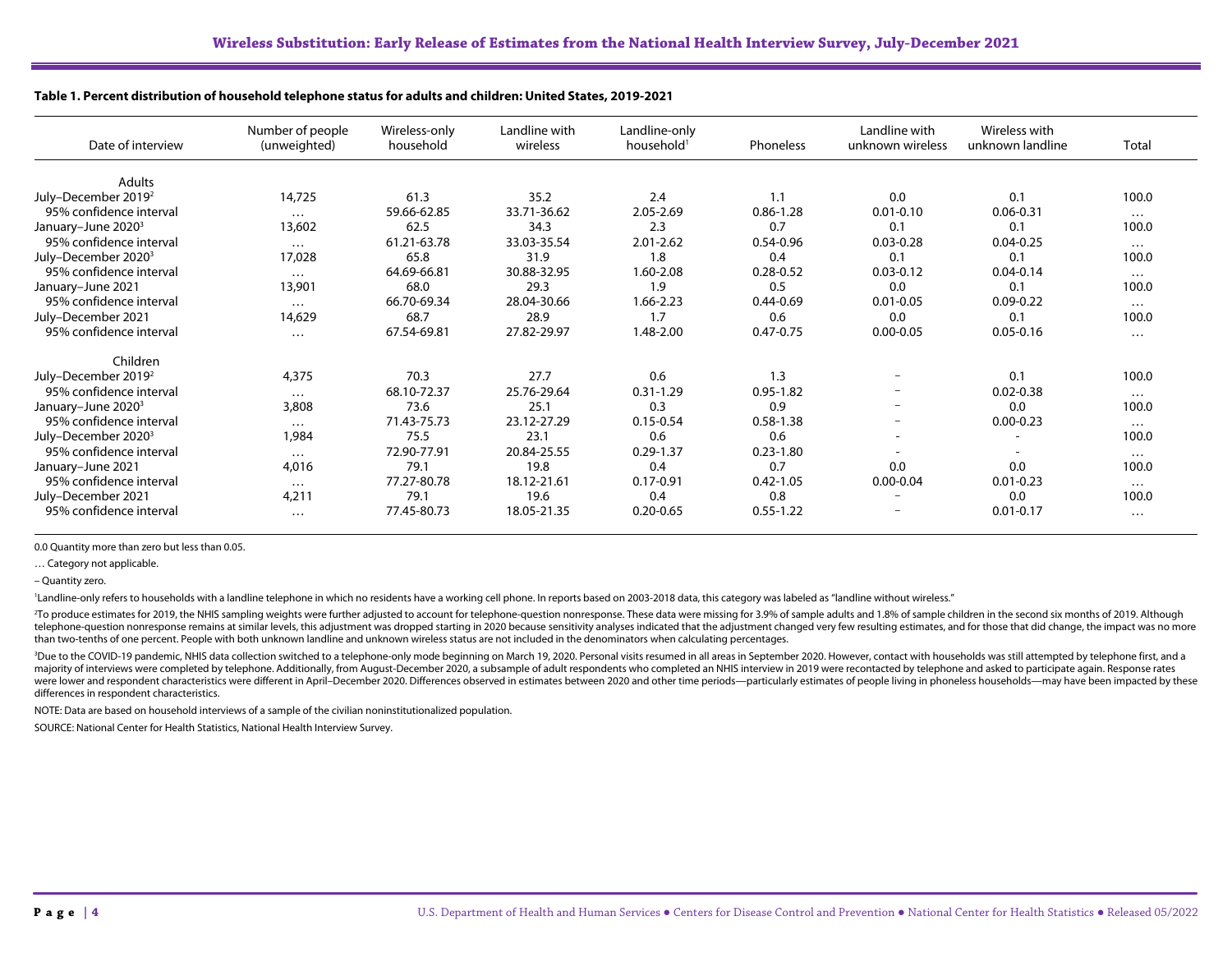|  |  | Table 2. Percent distribution of personal telephone status for adults, by selected demographic characteristics: United States, July-December 2021 |  |
|--|--|---------------------------------------------------------------------------------------------------------------------------------------------------|--|
|--|--|---------------------------------------------------------------------------------------------------------------------------------------------------|--|

<span id="page-4-0"></span>

| Demographic characteristic                                          | Wireless-only<br>Wireless-mostly<br>adults<br>adults | Dual-users | Landline-mostly<br>adults | Landline-only<br>adults | Phoneless<br>adults | Unknown <sup>1</sup>     | Total |
|---------------------------------------------------------------------|------------------------------------------------------|------------|---------------------------|-------------------------|---------------------|--------------------------|-------|
| Total                                                               | 68.0<br>16.3                                         | 7.4        | 4.1                       | 2.7                     | 1.2                 | 0.3                      | 100.0 |
| Age (years)                                                         |                                                      |            |                           |                         |                     |                          |       |
| $18 - 24$                                                           | 75.5<br>18.2                                         | 3.5        | 0.3                       | 0.9                     | 1.2                 | 0.4                      | 100.0 |
| $25 - 29$                                                           | 87.4<br>9.0                                          | 1.8        | 0.1                       | 0.7                     | 0.5                 | 0.5                      | 100.0 |
| $30 - 34$                                                           | 86.4<br>8.7                                          | 2.1        | 0.2                       | 0.8                     | 1.4                 | 0.4                      | 100.0 |
| $35 - 44$                                                           | 79.6<br>13.5                                         | 3.6        | 0.7                       | 1.3                     | 1.1                 | 0.3                      | 100.0 |
| $45 - 64$                                                           | 66.2<br>20.2                                         | 7.8        | 2.8                       | 1.7                     | 1.0                 | 0.3                      | 100.0 |
| 65 and over                                                         | 43.4<br>17.6                                         | 16.0       | 13.5                      | 7.8                     | 1.5                 | 0.2                      | 100.0 |
| Race and ethnicity                                                  |                                                      |            |                           |                         |                     |                          |       |
| Hispanic or Latino, any race(s)                                     | 79.1<br>12.2                                         | 3.7        | 1.0                       | 1.9                     | 1.5                 | 0.7                      | 100.0 |
| White, single race, non-Hispanic                                    | 65.6<br>16.9                                         | 8.2        | 5.2                       | 3.0                     | 0.8                 | 0.3                      | 100.0 |
| Black, single race, non-Hispanic                                    | 65.0<br>17.6                                         | 8.5        | 3.8                       | 3.0                     | 1.6                 | 0.5                      | 100.0 |
| Asian, single race, non-Hispanic                                    | 67.2<br>19.3                                         | 7.4        | 1.2                       | 1.9                     | 2.8                 | 0.2                      | 100.0 |
| Other and multiple races, non-<br>Hispanic                          | 69.1<br>15.6                                         | $***$      | $***$                     | 2.1                     | 2.0                 | $\overline{\phantom{a}}$ | 100.0 |
| Sex                                                                 |                                                      |            |                           |                         |                     |                          |       |
| Male                                                                | 69.1<br>16.8                                         | 6.6        | 3.3                       | 2.6                     | 1.3                 | 0.3                      | 100.0 |
| Female                                                              | 66.9<br>15.9                                         | 8.2        | 4.8                       | 2.9                     | 1.0                 | 0.3                      | 100.0 |
| Education                                                           |                                                      |            |                           |                         |                     |                          |       |
| Some high school or less                                            | 66.9<br>12.8                                         | 5.9        | 4.2                       | 6.0                     | 3.7                 | 0.5                      | 100.0 |
| High school graduate or GED <sup>2</sup>                            | 67.8<br>14.2                                         | 7.3        | 5.5                       | 3.5                     | 1.2                 | 0.4                      | 100.0 |
| Some post-high school, no degree                                    | 68.4<br>17.1                                         | 7.5        | 3.9                       | 2.1                     | 0.8                 | 0.2                      | 100.0 |
| 4-year college degree or higher                                     | 18.8<br>68.0                                         | 8.1        | 2.9                       | 1.3                     | 0.5                 | 0.3                      | 100.0 |
| Family income relative to<br>federal poverty threshold <sup>3</sup> |                                                      |            |                           |                         |                     |                          |       |
| Less than 100%                                                      | 76.2<br>9.8                                          | 4.4        | 2.6                       | 3.7                     | 2.7                 | 0.6                      | 100.0 |
| 100% to less than 200%                                              | 71.0<br>12.2                                         | 5.4        | 4.8                       | 4.6                     | 1.7                 | 0.3                      | 100.0 |
| 200% or greater                                                     | 67.3<br>18.3                                         | 8.0        | 3.9                       | 1.7                     | 0.7                 | 0.1                      | 100.0 |
| Geographic region <sup>4</sup>                                      |                                                      |            |                           |                         |                     |                          |       |
| Northeast                                                           | 53.6<br>21.1                                         | 13.1       | 6.4                       | 4.3                     | 1.2                 | 0.5                      | 100.0 |
| Midwest                                                             | 69.9<br>14.6                                         | 6.3        | 4.9                       | 2.9                     | 1.1                 | 0.3                      | 100.0 |
| South                                                               | 72.5<br>14.5                                         | 6.1        | 3.4                       | 2.3                     | 0.9                 | 0.2                      | 100.0 |
| West                                                                | 69.6<br>17.2                                         | 6.3        | 2.7                       | 2.2                     | 1.6                 | 0.5                      | 100.0 |
| Metropolitan statistical area status                                |                                                      |            |                           |                         |                     |                          |       |
| Metropolitan<br>68.1                                                | 16.6                                                 | 7.4        | 3.9                       | 2.5                     | 1.2                 | 0.4                      | 100.0 |
| 66.9<br>Not metropolitan                                            |                                                      |            |                           |                         |                     |                          |       |

See footnotes at end of table.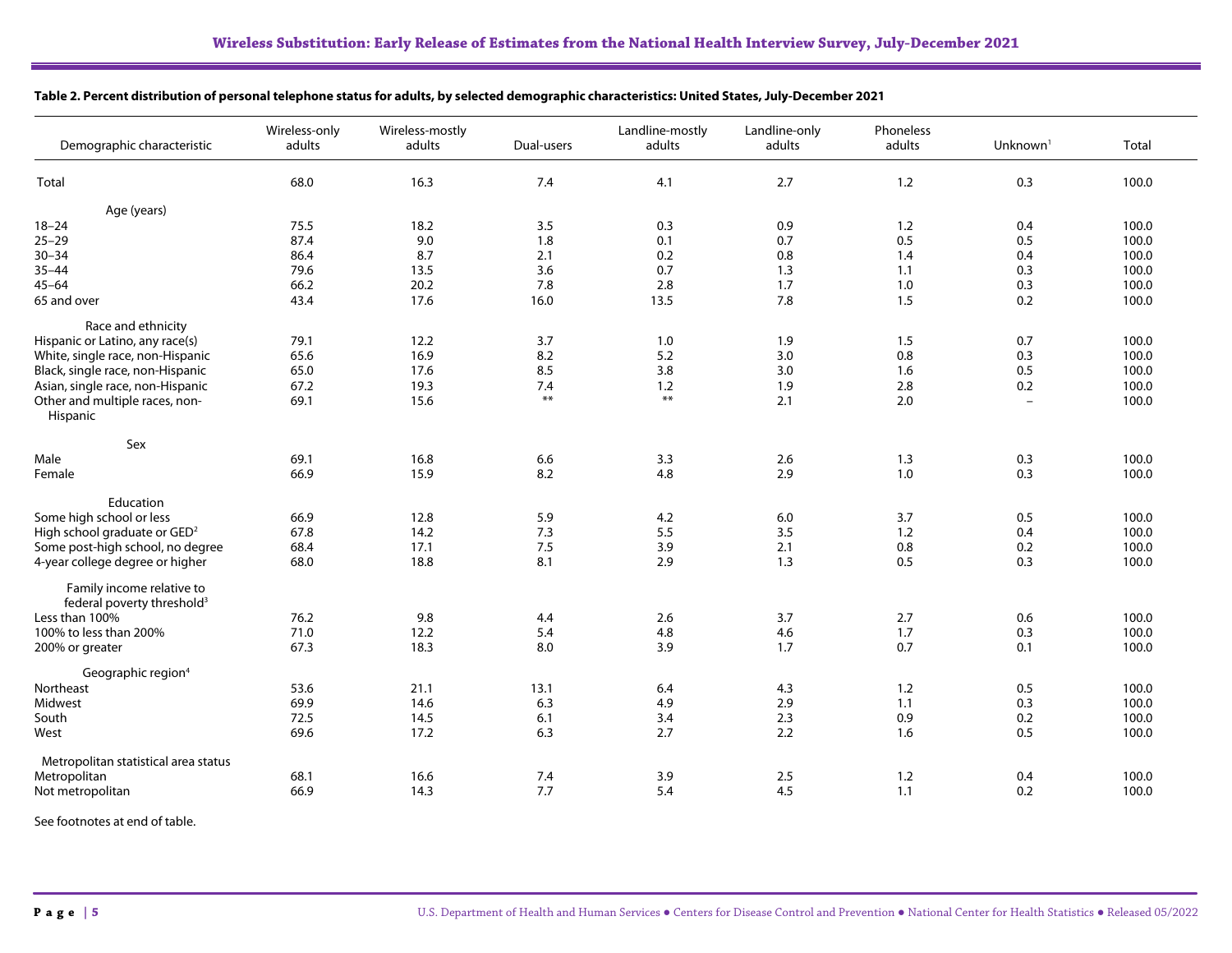| Demographic characteristic                        | Wireless-only<br>adults | Wireless-mostly<br>adults | Dual-users | Landline-mostly<br>adults | Landline-only<br>adults | Phoneless<br>adults | Unknown <sup>1</sup> | Total  |
|---------------------------------------------------|-------------------------|---------------------------|------------|---------------------------|-------------------------|---------------------|----------------------|--------|
| Home ownership status <sup>5</sup>                |                         |                           |            |                           |                         |                     |                      |        |
| Owned or being bought                             | 61.5                    | 19.3                      | 9.6        | 5.2                       | 3.1                     | 1.0                 | 0.3                  | 100.0  |
| Renting                                           | 82.0                    | 9.9                       | 2.7        | 1.7                       | 1.9                     | 1.5                 | 0.3                  | 100.0  |
| Other arrangement                                 | 74.3                    | 12.7                      | $***$      | 2.4                       | 2.7                     | 2.0                 | 0.8                  | 100.0  |
| Number of adults in survey sample<br>(unweighted) | 9,695                   | 2,319                     | 1,187      | 767                       | 466                     | 149                 | 45                   | 14,628 |

#### **Table 2. Percent distribution of personal telephone status for adults, by selected demographic characteristics: United States, July-December 2021—***Continued*

\*\* Estimate does not meet NCHS standards of reliability as specified in National Center for Health Statistics Data Presentation Standards for Proportions (available from: https://www.cdc.gov/nchs/data/series/sr\_02/sr02\_175

– Quantity zero.

'Unknown includes adults with either unknown landline, unknown wireless, or unknown frequency-of-use status (for adults with both landline and wireless telephones). Adults with both unknown landline and unknown wireless st analysis.

2 GED is General Educational Development high school equivalency diploma.

Based on family income and family size using the U.S. Census Bureau's poverty thresholds. Early Release estimates stratified by poverty status are based on reported income only and may differ from similar estimates produce reported and imputed income. Household poverty status was unknown for 11.0% of adults in these analyses. NCHS imputes income when income is unknown, but the imputed income file is not available until the annual NHIS microd

<sup>4</sup>In the geographic classification of the U.S. population, states are grouped into the following four regions used by the U.S. Census Bureau: Northeast includes Connecticut, Maine, Massachusetts, New Hampshire, New Jersey Island, and Vermont; Midwest includes Illinois, Indiana, Iowa, Kansas, Michigan, Minnesota, Missouri, Nebraska, North Dakota, Ohio, South Dakota, and Wisconsin; South includes Alabama, Arkansas, Delaware, District of Colum Louisiana, Maryland, Mississippi, North Carolina, Oklahoma, South Carolina, Tennessee, Texas, Virginia, and West Virginia; and West includes Alaska, Arizona, California, Colorado, Hawaii, Idaho, Montana, Nevada, New Mexico Wyoming.

NOTES: Data are based on household interviews of a sample of the civilian noninstitutionalized population. Korn and Graubard 95% confidence intervals for these estimates are presented in Table 3.

SOURCE: National Center for Health Statistics, National Health Interview Survey.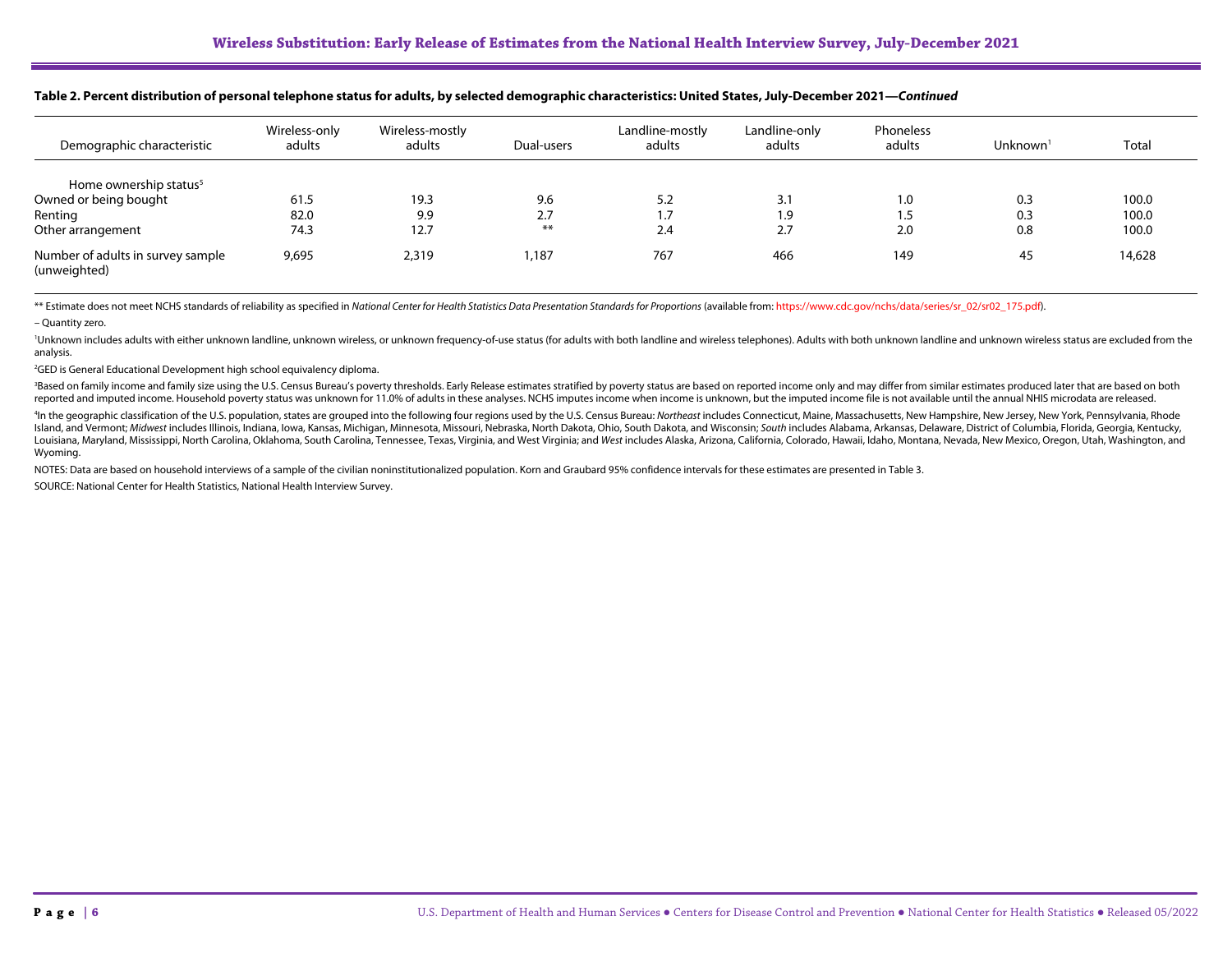#### **Table 3. Korn and Graubard 95% confidence intervals for percent distributions in Table 2**

<span id="page-6-0"></span>

| Demographic characteristic                                          | Wireless-only<br>adults | Wireless-mostly<br>adults | Dual-users   | Landline-mostly<br>adults | Landline-only<br>adults | Phoneless<br>adults | Unknown $1$ | Total    |
|---------------------------------------------------------------------|-------------------------|---------------------------|--------------|---------------------------|-------------------------|---------------------|-------------|----------|
| Total                                                               | 66.8-69.1               | 15.5-17.1                 | $6.7 - 8.2$  | $3.7 - 4.4$               | $2.5 - 3.1$             | $1.0 - 1.4$         | $0.3 - 0.4$ | $\cdots$ |
| Age (years)                                                         |                         |                           |              |                           |                         |                     |             |          |
| $18 - 24$                                                           | 71.9-78.9               | 14.9-21.8                 | $2.2 - 5.3$  | $0.0 - 1.1$               | $0.3 - 2.0$             | $0.5 - 2.3$         | $0.1 - 1.0$ | $\cdots$ |
| $25 - 29$                                                           | 85.0-89.6               | $7.0 - 11.3$              | $0.9 - 3.1$  | $0.0 - 0.6$               | $0.2 - 2.0$             | $0.1 - 1.1$         | $0.1 - 1.5$ | $\cdots$ |
| $30 - 34$                                                           | 83.9-88.6               | $7.1 - 10.5$              | $1.1 - 3.5$  | $0.0 - 1.3$               | $0.2 - 2.1$             | $0.8 - 2.3$         | $0.1 - 1.1$ | $\cdots$ |
| $35 - 44$                                                           | 77.4-81.6               | 11.8-15.3                 | $2.5 - 4.9$  | $0.3 - 1.4$               | $0.6 - 2.2$             | $0.7 - 1.7$         | $0.1 - 0.6$ |          |
| $45 - 64$                                                           | 64.2-68.1               | 19.0-21.5                 | $6.7 - 9.1$  | $2.3 - 3.4$               | $1.3 - 2.3$             | $0.7 - 1.4$         | $0.2 - 0.5$ | $\cdots$ |
| 65 and over                                                         | 41.5-45.4               | 16.4-18.9                 | 14.6-17.4    | 12.4-14.6                 | $7.0 - 8.6$             | $1.1 - 1.9$         | $0.1 - 0.5$ | .        |
| Race and ethnicity                                                  |                         |                           |              |                           |                         |                     |             |          |
| Hispanic or Latino, any race(s)                                     | 76.5-81.4               | 10.5-13.9                 | $2.7 - 5.0$  | $0.6 - 1.6$               | $1.3 - 2.6$             | $0.8 - 2.4$         | $0.3 - 1.2$ | $\cdots$ |
| White, single race, non-Hispanic                                    | 64.0-67.1               | 15.8-18.1                 | $7.4 - 9.0$  | $4.8 - 5.8$               | $2.7 - 3.5$             | $0.6 - 1.0$         | $0.1 - 0.4$ |          |
| Black, single race, non-Hispanic                                    | 62.0-68.0               | 15.6-19.6                 | $6.7 - 10.6$ | $2.9 - 4.8$               | $2.0 - 4.4$             | $0.9 - 2.6$         | $0.2 - 1.1$ | $\cdots$ |
| Asian, single race, non-Hispanic                                    | 64.0-70.3               | 16.0-23.0                 | $5.6 - 9.5$  | $0.5 - 2.5$               | $1.1 - 3.0$             | $1.2 - 5.6$         | $0.0 - 0.7$ | $\cdots$ |
| Other and multiple races, non-<br>Hispanic                          | 62.7-75.0               | 11.2-20.8                 | $\cdots$     | $\cdots$                  | $0.6 - 5.0$             | $0.6 - 4.9$         | $0.0 - 1.0$ | $\cdots$ |
| Sex                                                                 |                         |                           |              |                           |                         |                     |             |          |
| Male                                                                | 67.6-70.5               | 15.5-18.1                 | $5.8 - 7.5$  | $2.9 - 3.8$               | $2.2 - 3.0$             | $1.0 - 1.7$         | $0.2 - 0.5$ | $\cdots$ |
| Female                                                              | 65.4-68.4               | 14.9-16.8                 | $7.3 - 9.1$  | $4.4 - 5.3$               | $2.5 - 3.4$             | $0.8 - 1.4$         | $0.2 - 0.5$ | $\cdots$ |
| Education                                                           |                         |                           |              |                           |                         |                     |             |          |
| Some high school or less                                            | 63.9-69.8               | 10.8-15.1                 | $4.3 - 8.0$  | $3.1 - 5.4$               | $4.7 - 7.6$             | $2.5 - 5.2$         | $0.2 - 1.1$ | $\cdots$ |
| High school graduate or $GED2$                                      | 65.6-69.9               | 12.9-15.6                 | $6.1 - 8.7$  | $4.6 - 6.5$               | $2.9 - 4.2$             | $0.9 - 1.7$         | $0.2 - 0.6$ | $\cdots$ |
| Some post-high school, no degree                                    | 66.5-70.2               | 15.6-18.6                 | $6.7 - 8.5$  | $3.3 - 4.5$               | $1.7 - 2.6$             | $0.5 - 1.1$         | $0.1 - 0.4$ | $\cdots$ |
| 4-year college degree or higher                                     | 66.4-69.6               | 17.6-20.1                 | $7.0 - 9.2$  | $2.5 - 3.4$               | $1.0 - 1.6$             | $0.3 - 0.8$         | $0.2 - 0.5$ | $\cdots$ |
| Family income relative to<br>federal poverty threshold <sup>3</sup> |                         |                           |              |                           |                         |                     |             |          |
| Less than 100%                                                      | 72.7-79.5               | $8.2 - 11.6$              | $2.8 - 6.4$  | $1.8 - 3.6$               | $2.6 - 5.1$             | $1.7 - 4.1$         | $0.2 - 1.3$ | $\cdots$ |
| 100% to less than 200%                                              | 68.7-73.2               | 10.5-14.0                 | $4.2 - 6.9$  | $4.0 - 5.8$               | $3.8 - 5.6$             | $1.1 - 2.4$         | $0.1 - 0.7$ | $\cdots$ |
| 200% or greater                                                     | 66.1-68.5               | 17.4-19.2                 | $7.3 - 8.8$  | $3.5 - 4.3$               | $1.4 - 2.0$             | $0.5 - 1.0$         | $0.1 - 0.2$ | $\cdots$ |
| Geographic region <sup>4</sup>                                      |                         |                           |              |                           |                         |                     |             |          |
| Northeast                                                           | 49.7-57.5               | 19.2-23.1                 | 10.4-16.1    | $5.4 - 7.5$               | $3.5 - 5.2$             | $0.8 - 1.7$         | $0.2 - 0.8$ | $\cdots$ |
| Midwest                                                             | 68.3-71.5               | 13.0-16.3                 | $5.2 - 7.6$  | $4.2 - 5.8$               | $2.3 - 3.6$             | $0.7 - 1.5$         | $0.2 - 0.7$ | $\cdots$ |
| South                                                               | 71.1-73.9               | 13.4-15.7                 | $5.4 - 6.8$  | $2.9 - 4.0$               | $1.8 - 2.9$             | $0.7 - 1.3$         | $0.1 - 0.4$ | $\cdots$ |
| West                                                                | 67.1-72.0               | 15.4-19.2                 | $5.0 - 7.9$  | $2.2 - 3.2$               | $1.7 - 2.7$             | $1.0 - 2.4$         | $0.3 - 0.7$ | $\cdots$ |
| Metropolitan statistical area status                                |                         |                           |              |                           |                         |                     |             |          |
| Metropolitan                                                        | 66.9-69.4               | 15.8-17.5                 | $6.6 - 8.2$  | $3.5 - 4.2$               | $2.2 - 2.8$             | $0.9 - 1.5$         | $0.3 - 0.5$ |          |
| Not metropolitan                                                    | 63.5-70.1               | 12.4-16.4                 | $6.0 - 9.7$  | $4.1 - 6.8$               | $3.3 - 5.9$             | $0.7 - 1.6$         | $0.0 - 0.5$ | $\cdots$ |
|                                                                     |                         |                           |              |                           |                         |                     |             |          |

See footnotes at end of table.